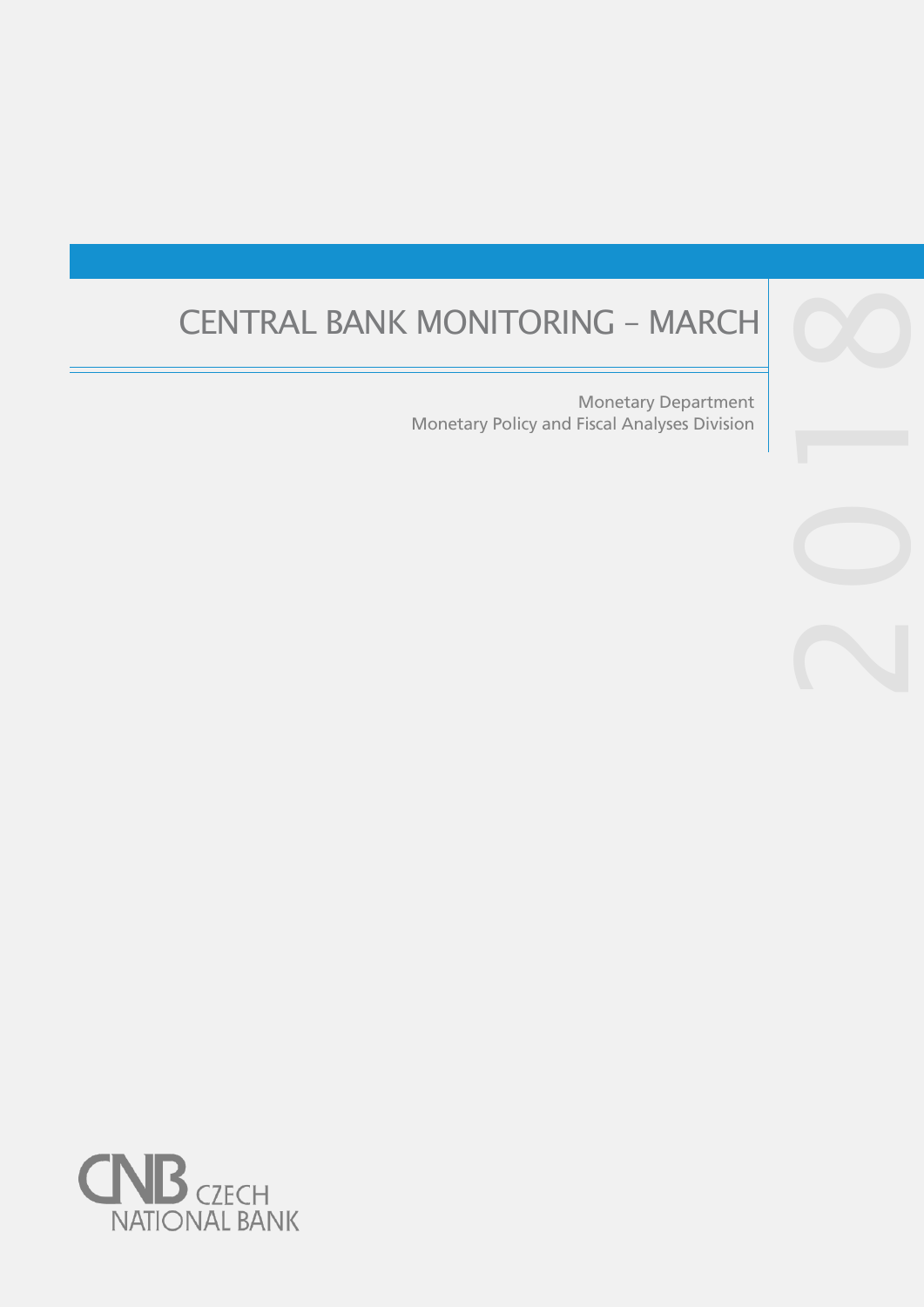### **IN THIS ISSUE**

*Inflation rates are nearing target levels in most of the economies we monitor, and economic growth rates are mostly solid. Central banks' policy rates are generally still low, giving their*  economies a monetary policy stimulus. The unconventional measures at the ECB and the *Riksbank are past their peak and further gradual progress towards normalising monetary policy can be expected. The Bank of Canada was the only central bank to raise its policy rate over the past three months.* Spotlight *focuses on Bulgaria, the state of its economy and its preparedness for joining ERM II. In our* Selected speech*, Riksbank Governor Stefan Ingves sets out the Swedish central bank's thinking on the possible future introduction of a digital currency.*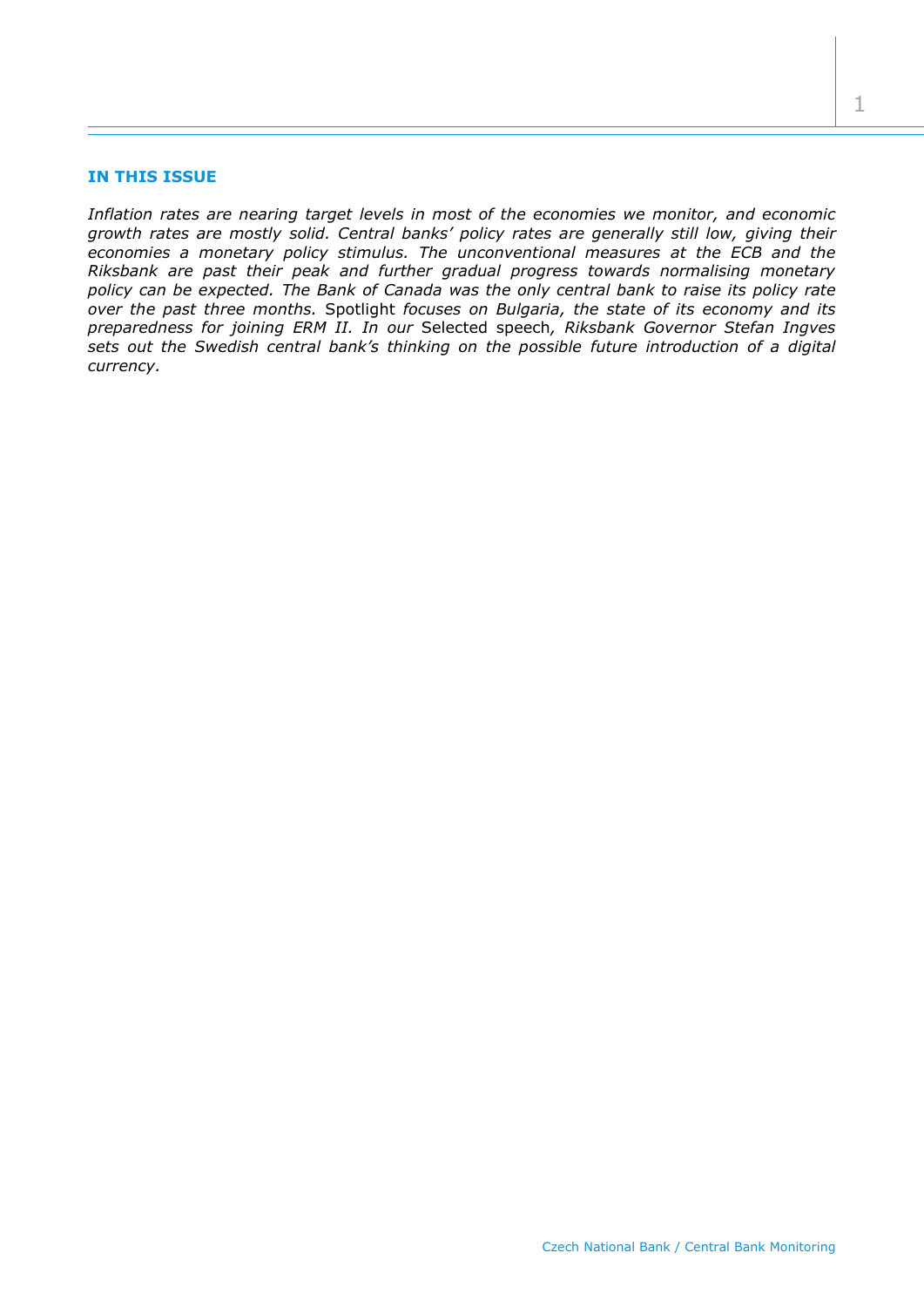## **1. LATEST MONETARY POLICY DEVELOPMENTS AT SELECTED CENTRAL BANKS**

#### **Key central banks of the Euro-Atlantic area**

|                                                   | <b>Euro area (ECB)</b>                          | <b>USA (Fed)</b>                                                                         | <b>United Kingdom (BoE)</b>                       |
|---------------------------------------------------|-------------------------------------------------|------------------------------------------------------------------------------------------|---------------------------------------------------|
| <b>Inflation target</b>                           | $< 2\%$ <sup>1</sup>                            | $2\%^{2}$                                                                                | 2%                                                |
| <b>MP</b> meetings<br>(rate changes)              | $25$ Jan $(0.00)$<br>8 Mar (0.00)               | $30 - 31$ Jan $(0.00)$                                                                   | 8 Feb (0.00)                                      |
| <b>Current basic rate</b>                         | $0.00\%$ ; -0.40% <sup>3</sup>                  | $1.25 - 1.50%$                                                                           | 0.50%                                             |
| <b>Latest inflation</b>                           | 1.2% (Feb 2018) <sup>4</sup>                    | 2.2% (Jan 2018)                                                                          | $3.0\%$ (Jan 2018)                                |
| <b>Expected MP</b><br>meetings                    | 26 Apr<br>$14$ Jun                              | 20-21 Mar<br>$1-2$ May                                                                   | 22 Mar<br>10 May                                  |
| <b>Other expected</b><br>events                   | 14 Jun: publication of ECB<br>staff projections | 18 Apr: publication of Beige<br>Book, Jun 2018: publication of<br>Monetary Policy Report | 10 May: publication of<br><b>Inflation Report</b> |
| <b>Expected rate</b><br>$move$ ments <sup>1</sup> | $\rightarrow$                                   |                                                                                          | $\rightarrow$                                     |

<sup>1</sup> ECB definition of price stability "below but close to  $2\%$ "; <sup>2</sup> January 2012 definition of inflation target; <sup>3</sup> deposit rate; <sup>4</sup> flash estimate; <sup>5</sup> meeting associated with summary of FOMC economic forecasts and press conference given by FOMC Chair; <sup>6</sup> direction of expected change in rates in next three months taken from Consensus Forecasts.



The **ECB** kept its policy rates unchanged and expects them to remain at their present levels for an extended period of time, and well past the horizon of its net asset purchases. It confirmed that the net asset purchases, at the current monthly pace of €30 billion, are intended to run until the end of September 2018, or beyond, if necessary. At its March meeting, however, it did not mention the possibility of increasing them. Compared to its previous forecast, the ECB expects higher GDP growth in 2018 (2.4%, as against 2.3% in December). The outlooks for 2019 and 2020 remain unchanged at 1.9% and 1.7% respectively. The inflation outlook remains at 1.4% for 2018 and has been revised downwards from 1.5% to 1.4% for 2019. The outlook for inflation in 2020 is still 1.7%.

The **Fed** left its key interest rate unchanged at 1.25%–1.50% in January. [According to the](https://www.federalreserve.gov/monetarypolicy/files/fomcprojtabl20171213.pdf)  [median of the FOMC members](https://www.federalreserve.gov/monetarypolicy/files/fomcprojtabl20171213.pdf)' projections (Dec 2017), three policy rate hikes of 0.25 pp to 2.1% can be expected in 2018. Markets currently expect the first hike to take place in late March. In the longer run, the FOMC expects rates to stand at 3.1% in 2020. The labour market remains strong and the outlook for the unemployment rate for the next three years is 4% (the rate currently stands at 4.1%). According to the FOMC, economic activity can be expected to expand at a moderate pace (2.5% in 2018 and 2.0% in 2019). Inflation rose slightly above 2% and thus accelerated slightly compared with the FOMC's December projection.

The **BoE** kept its key interest rate unchanged at 0.50% in February. It also maintained the stock of government and corporate bond purchases at GBP 435 billion and GBP 10 billion respectively. According to the forecast, GDP growth will average 1.75% in the years ahead. Inflation is expected to average around 1.5%. Currently, however, it remains above the inflation target at 3%, mainly reflecting higher oil prices. From a longer-term perspective, inflation is also being pushed up by the pass-through of sterling's past depreciation to consumer prices, although this effect will slowly dissipate.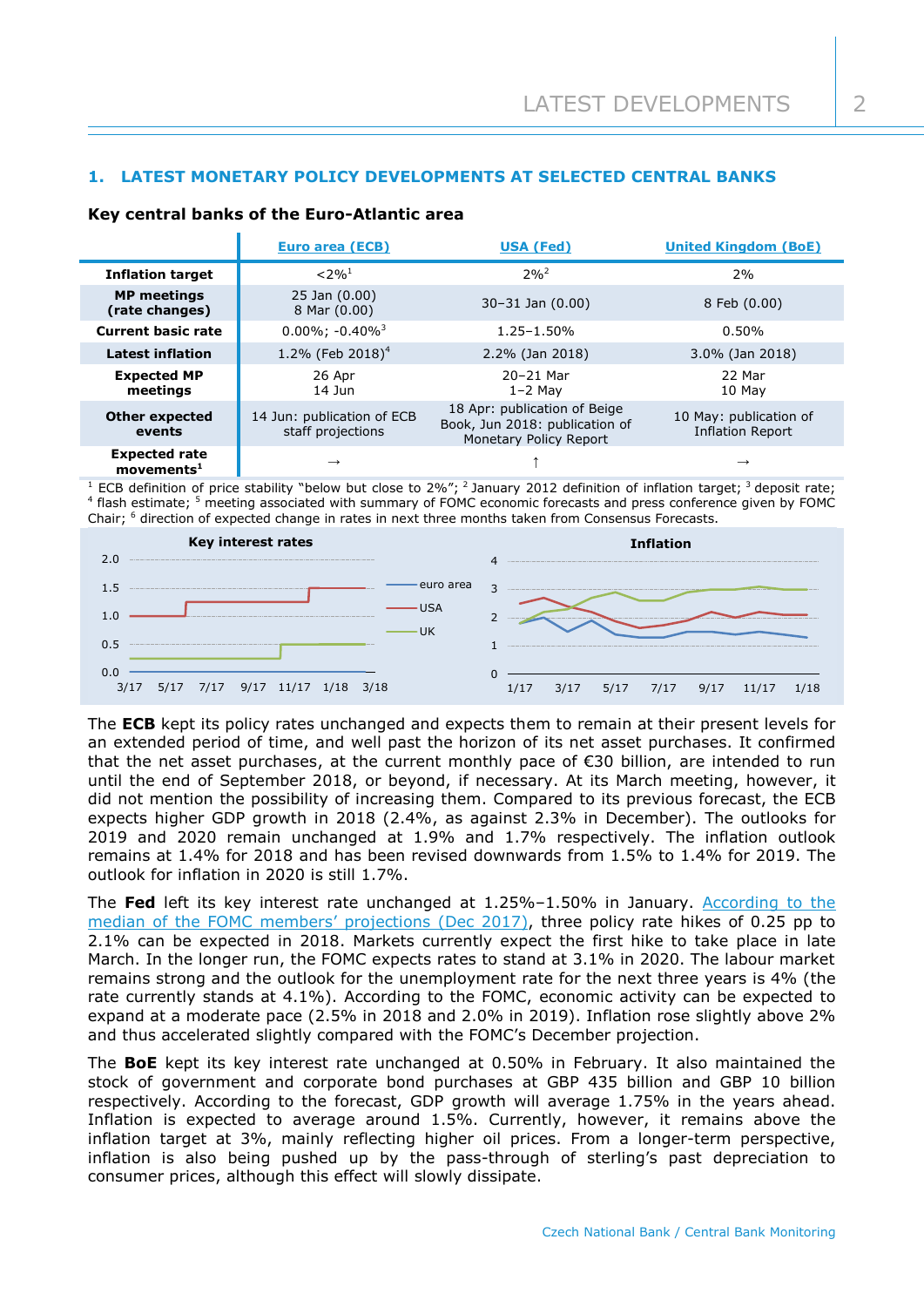|                                                  | <b>Sweden (Riksbank)</b>                         | <b>Hungary (MNB)</b>                              | <b>Poland (NBP)</b>                                                 |  |  |  |
|--------------------------------------------------|--------------------------------------------------|---------------------------------------------------|---------------------------------------------------------------------|--|--|--|
| <b>Inflation target</b>                          | 2%                                               | 3%                                                | 2.5%                                                                |  |  |  |
| <b>MP</b> meetings<br>(rate changes)             | 19 Dec (0.00)<br>13 Feb (0.00)                   | 19 Dec (0.00)<br>30 Jan (0.00)<br>27 Feb (0.00)   | $9-10$ Jan $(0.00)$<br>$6 - 7$ Feb $(0.00)$<br>$6 - 7$ Mar $(0.00)$ |  |  |  |
| <b>Current basic rate</b>                        | $-0.50\%$ ; $-1.25\%$ <sup>2</sup>               | $0.9\%$ ; $-0.15\%$ <sup>2</sup>                  | 1.50%                                                               |  |  |  |
| <b>Latest inflation</b>                          | 1.7% (Jan 2018)                                  | $2.1\%$ (Jan 2018)                                | 1.9% (Jan 2018)                                                     |  |  |  |
| <b>Expected MP</b><br>meetings                   | 25 Apr                                           | 27 Mar<br>24 Apr<br>22 May                        | $10-11$ Apr<br>$15-16$ May<br>$5-6$ Jun                             |  |  |  |
| <b>Other expected</b><br>events                  | 26 Apr: publication of<br>Monetary Policy Report | 27 Mar: publication of<br><b>Inflation Report</b> | Jul: publication of<br><b>Inflation Report</b>                      |  |  |  |
| <b>Expected rate</b><br>$move$ mnts <sup>1</sup> | $\rightarrow$                                    |                                                   |                                                                     |  |  |  |

## **Selected central banks of inflation-targeting EU countries**

Direction of expected change in rates in next three months taken from Consensus Forecast survey; <sup>2</sup> deposit rate, <sup>3</sup> CPIF – consumer price index including fixed interest rate



The **Riksbank** left its policy rate at -0.5% at its two previous meetings and expects slow rate rises to be initiated during the second half of 2018. According to the forecast, the rate will return slightly above zero at the start of 2020. The Riksbank will reinvest redemptions and coupon payments in bonds. Government bond holdings amounted to SEK 310 billion in February. CPIF inflation stood at 1.7% in January. In its December forecast, the Riksbank slightly lowered its CPI outlook to 1.7% and its CPIF outlook to 1.9% for 2018 (from 2% in both cases). For 2019, it expects CPI inflation of 2.6% and CPIF inflation of 1.9%. It slightly lowered its GDP growth forecast for this year to 2.8% and expects 1.8% for next year.

The **MNB** maintained its base rate at 0.9%. The deposit rate remains at -0.15%. In January, inflation stood at 2.1% and core inflation at 2.5%. The MNB expects inflation to increase over the medium term due to growth in domestic demand and wages. The Hungarian economy picked up to 4.4% in Q4, mainly on the back of services and industry. The MNB expects economic growth of 4% this year. Employment is at historical highs and unemployment is still falling. Corporate lending, especially to SMEs, continues to grow at a solid pace, partly due to previous support programmes. The MNB has been purchasing mortgage bonds since January and is also attempting to affect the long end of the yield curve through the IRS facility.

The **NBP** left its interest rate unchanged at 1.5%. Annual economic growth accelerated further to 5.1% in Q4, still driven primarily by consumer demand supported by rapid wage growth and consumer optimism. Investment growth also increased in Q4, especially in the public sector. Headline inflation is slowing slightly and stood at 1.9% in January. Core inflation remains low. According to the NBP's new forecast, the economy will grow somewhat faster over the next two years compared with the previous forecast, by 3.5%–5.0% in 2018 and by 2.4%–4.8% in 2019. The NBP expects inflation of 1.6%–2.5% in 2018 and 1.7%–3.6% in 2019. These levels are almost the same as those in the previous forecast for both years.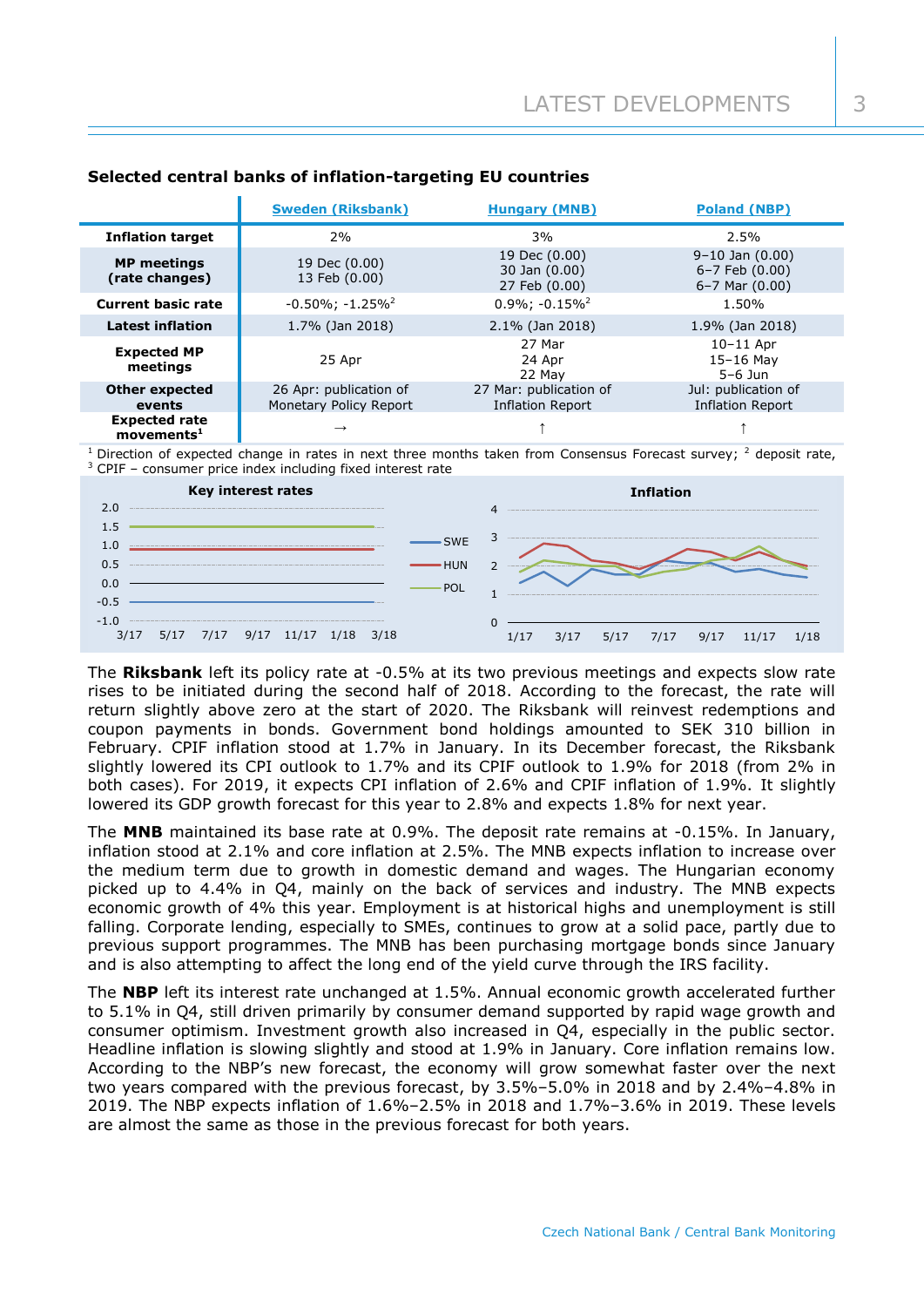|                                                   | <b>Norway (NB)</b>                               | <b>Switzerland (SNB)</b>                                    | <b>New Zealand (RBNZ)</b>                                     | <b>Canada (BoC)</b>                              |
|---------------------------------------------------|--------------------------------------------------|-------------------------------------------------------------|---------------------------------------------------------------|--------------------------------------------------|
| <b>Inflation target</b>                           | $2%^{5}$                                         | $0 - 2%$                                                    | 2%                                                            | 2%                                               |
| <b>MP</b> meetings<br>(rate changes)              | $25$ Jan $(0.00)$                                | 14 Dec (0.00)                                               | 8 Feb (0.00)                                                  | 17 Jan $(+0.25)$<br>7 Mar (0.00)                 |
| <b>Current basic</b><br>rate                      | 0.50%<br>$-0.50$ reserve rate <sup>1</sup>       | from $-1.25$<br>to -0.25%; <sup>2</sup> -0.75% <sup>3</sup> | 1.75%                                                         | 1.25%                                            |
| <b>Latest inflation</b>                           | 1.6% (Jan 2018)                                  | $0.7\%$ (Jan 2018)                                          | 1.6% (2017 04)                                                | 1.7% (Jan 2018)                                  |
| <b>Expected MP</b><br>meetings                    | 15 Mar<br>3 May                                  | 15 Mar<br>$21$ Jun                                          | 22 Mar<br>10 May                                              | 18 Apr<br>30 May                                 |
| <b>Other expected</b><br>events                   | 15 Mar: publication of<br>Monetary Policy Report | 21 Mar: publication of<br><b>Quarterly Bulletin</b>         | 10 May: publication of<br><b>Monetary Policy</b><br>Statement | 18 Apr: publication of<br>Monetary Policy Report |
| <b>Expected rate</b><br>$move$ ments <sup>1</sup> | $\rightarrow$                                    | $\rightarrow$                                               | $\rightarrow$                                                 |                                                  |

## **Other selected inflation-targeting countries**

<sup>1</sup> Only on reserves exceeding quota; <sup>2</sup> chart displays centre of band; <sup>3</sup> negative deposit rate on banks' account balances held at SNB, graded according to balance amounts; <sup>4</sup> direction of expected change in rates in next three months taken from Consensus Forecasts or, in the case of New Zealand, from RBNZ survey; <sup>5</sup> inflation target lowered from 2.5%.



The **NB** left its interest rate at 0.50% and expects it to be stable until autumn 2018 and then rise gradually. Capacity utilisation in the Norwegian economy will continue to increase, but there is still spare capacity. House prices showed a slight correction. Fiscal policy will probably be less expansionary than it has been recently. Inflation is currently low and will remain below 2.5% in the coming years. The NB's inflation target was lowered to 2% (see *News* for details).

The **SNB** is maintaining the target range for its monetary policy rate (3M LIBOR) in negative territory (at between -1.25% and -0.25%). The rate on banks' account balances with the SNB also remains unchanged at -0.75%. The franc weakened against the US dollar and the euro, but the SNB still considers it overvalued and remains willing to intervene in the foreign exchange market as necessary. The SNB expects GDP growth of around 2% for 2018. It raised its inflation forecast for 2018 from 0.4% to 0.7% and continues to expect 1.1% for 2019.

The **RBNZ** left its official rate at 1.75%. According to the RBNZ, monetary policy will remain accommodative for a considerable period. GDP growth eased over the second half of 2017 but its outlook remains promising. Economic growth is being driven by accommodative monetary policy, fiscal stimulus, population growth and favourable terms of trade. Inflation was 1.6% in 2017 Q4. The RBNZ expects it to rise to 2% this year. House price inflation has increased somewhat over the past few months, but housing credit growth continues to moderate.

The **BoC** raised its key rate by 0.25 pp to 1.25% at its January meeting and left it unchanged at its March meeting. Inflation is running close to the target and the economy is operating near capacity. According to the new BoC outlook, the economy will grow at a slower rate of 2.2% this year, whereas the previous outlook had predicted growth of 3%. In 2019, the growth will slow to 1.6%. Inflation has increased over the last three months and stood at 1.7% in January. Inflation will fluctuate in the near term, due mainly to temporary factors (electricity and petrol prices), but will stand at around 2% over the projection horizon. Conversely, core inflation measures will stabilise in a narrow range of 1.8%–1.9%.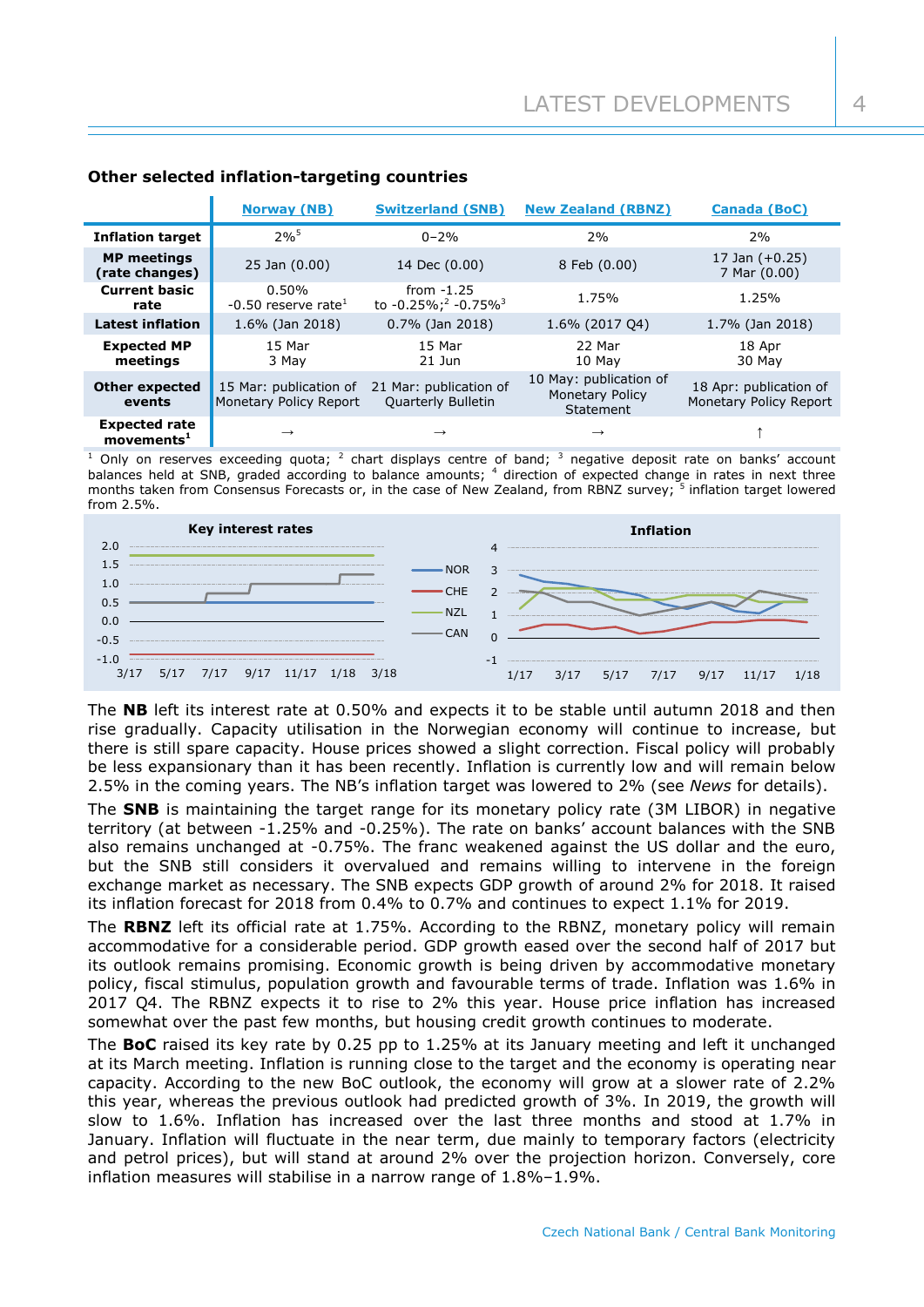## **2. NEWS OVER THE LAST THREE MONTHS**

## **[Norway lowers inflation target to 2% and changes monetary policy mandate](https://www.norges-bank.no/en/Published/Press-releases/2018/2018-03-02-press-release/)**

Norway's government [decided](https://www.regjeringen.no/en/aktuelt/new-regulation-on-monetary-policy/id2592551/) to cut Norges Bank's (NB) annual inflation target from 2.5% to 2.0%. Most inflation-targeting central banks have a 2% objective. The inflation target had been set at 2.5% in 2001, when Norway was experiencing a period where substantial oil revenues were to be phased into the economy. [According to the Ministry of Finance,](https://www.regjeringen.no/en/whatsnew/Ministries/fin/press-releases/2018/new-regulation-on-monetary-policy/further-background-for-the-modernisation-of-the-regulation-and-the-change-in-the-regulation2/id2592556/) the cut corresponds to the ending of this period. The government also updated its monetary policy regulation to emphasise that inflation targeting should be forward-looking and flexible and to include a reference to financial stability. The reference to the krone exchange rate has been removed. Norges Bank supported the change. (See the [December](http://www.cnb.cz/miranda2/export/sites/www.cnb.cz/en/monetary_policy/monitoring/download/1704_cbm.pdf) and [September](http://www.cnb.cz/miranda2/export/sites/www.cnb.cz/en/monetary_policy/monitoring/download/1703_cbm.pdf) CBM for more on the proposal for a new Norges Bank law currently under debate.)

### **[Jerome H. Powell becomes new Federal Reserve chair](https://www.federalreserve.gov/newsevents/pressreleases/monetary20180131c.htm)**

Jerome H. Powell in February became Chairman of the Board of Governors of the Federal Reserve System (and Chairman of the Federal Open Market Committee). Powell was nominated by the US President and confirmed by the US Senate. He replaced Janet Yellen, who resigned from the Fed as of the day he became Fed chair. He is expected to continue her cautious monetary policy (see the [December CBM](http://www.cnb.cz/miranda2/export/sites/www.cnb.cz/en/monetary_policy/monitoring/download/1704_cbm.pdf) for more).

## **Spain's finance minister de Guindos to become new ECB vice-president**

In June, the Spanish minister of finance Luis de Guindos will replace the current ECB vicepresident, Vítor Constâncio from Portugal, whose [mandate expires](https://www.ecb.europa.eu/ecb/orga/decisions/eb/html/ebtimeline.en.html) at the end of May. Ireland withdrew the other candidate for the vice-presidency, the governor of the Bank of Ireland, Philip Lane. The nomination of Luis de Guindos was [recommended](http://www.consilium.europa.eu/media/32854/st06278-en18.pdf) by the Economic and Financial Affairs Council (Ecofin) in February. After consultations with the ECB's Governing Council and the European Parliament, it will have to be confirmed by the European Council in March. Philip Lane is now widely seen as the top candidate to become ECB chief economist when Peter Praet leaves his position in June 2019. Mario Draghi's term as the ECB president expires in November 2019.

## **[Deputy Governor Floden continues at Riksbank](https://www.riksbank.se/en-gb/press-and-published/notices-and-press-releases/press-releases/2018/martin-flodens-mandate-extended--a-further-six-years/)**

The Riksbank General Council decided in February to extend [Deputy Governor Martin Flodén'](https://www.riksbank.se/en-gb/about-the-riksbank/organisation/the-executive-board/martin-floden/)s mandate for a further six years until May 2024. His term was supposed to expire this May.

#### **Central Banking awards 2018 announced**

Central Banking Publications awarded the title [Central Bank of the Year](https://www.centralbanking.com/awards/3348626/central-bank-of-the-year-bank-of-canada?utm_medium=email&utm_campaign=CB.Awards_News_RL.EU.A.U&utm_source=CB.DCM.Editors_Updates&im_amfcid=13025094&im_amfmdf=bf8f09635755ec43e073bcdab196bfc7) to the Bank of Canada for its ever-improving transparency and its regular in-depth review of its policy mandate. The [Transparency Award](https://www.centralbanking.com/awards/3346446/transparency-central-bank-of-ireland?utm_medium=email&utm_campaign=CB.Awards_News_RL.EU.A.U&utm_source=CB.DCM.Editors_Updates&im_amfcid=13025094&im_amfmdf=bf8f09635755ec43e073bcdab196bfc7) went to the Bank of Ireland for its great progress in communicating in an open manner. It had to earn back its good reputation with the public after failures during the financial crisis. Lesetja Kganyago, the governor of the South Africa Reserve Bank, was named [Governor of the Year](https://www.centralbanking.com/awards/3355801/governor-of-the-year-lesetja-kganyago?utm_medium=email&utm_campaign=CB.Awards_News_RL.EU.A.U&utm_source=CB.DCM.Editors_Updates&im_amfcid=13025094&im_amfmdf=bf8f09635755ec43e073bcdab196bfc7) for defending the independence and enhancing the reputation of the central bank during turbulent political and economic times (see the [September CBM](http://www.cnb.cz/miranda2/export/sites/www.cnb.cz/en/monetary_policy/monitoring/download/1703_cbm.pdf) for more about the South African economy and central bank). The 2018 [Website of the Year](https://www.centralbanking.com/awards/3342786/website-of-the-year-bank-of-lithuania?utm_medium=email&utm_campaign=CB.Awards_News_RL.EU.A.U&utm_source=CB.DCM.Editors_Updates&im_amfcid=13025094&im_amfmdf=bf8f09635755ec43e073bcdab196bfc7) title was awarded to the Lithuanian central bank for the maximum accessibility and information clarity of its [website.](https://www.lb.lt/en/) The Bank of England picked up the [Initiative of the Year](https://www.centralbanking.com/awards/3333176/initiative-of-the-year-bank-of-englands-fintech-accelerator?utm_medium=email&utm_campaign=CB.Awards_News_RL.EU.A.U&utm_source=CB.DCM.Editors_Updates&im_amfcid=13025094&im_amfmdf=bf8f09635755ec43e073bcdab196bfc7) award for its responsiveness to financial technology and for its [FinTech Accelerator](https://www.bankofengland.co.uk/research/fintech) platform for research in the field of fintech in central banking in partnership with technology firms.

## **[SNB opposes sovereign money initiative](https://www.snb.ch/en/ifor/media/dossiers/id/media_dossiers_vollgeld) ahead of referendum**

The Swiss National Bank opposes the concept of "sovereign money" proposed by the Vollgeld Initiative. Under the initiative, only the SNB would be able to issue money and Swiss commercial banks would no longer be permitted to create deposits through lending (money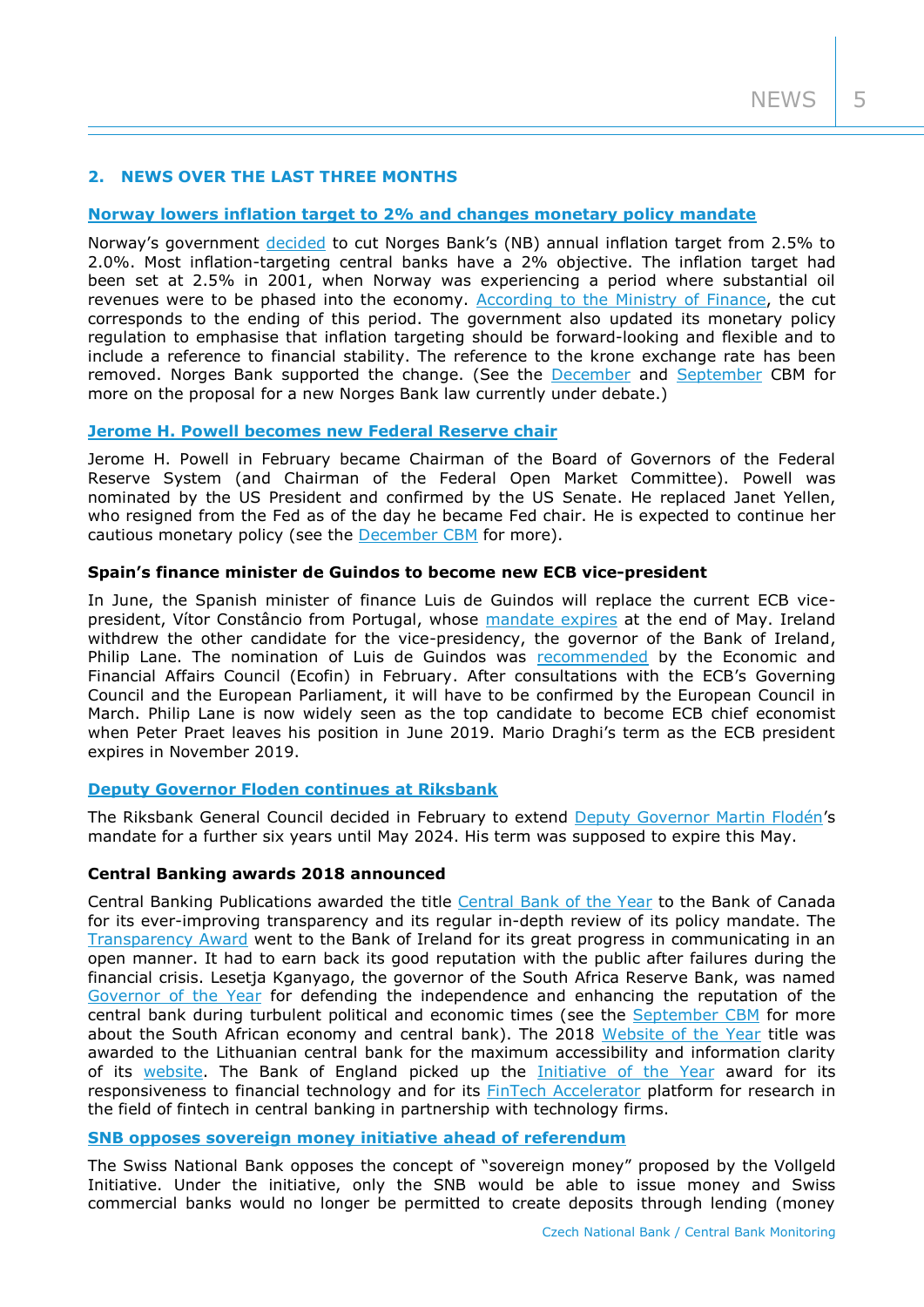creation). The SNB opposes the sovereign money system because it would lead to a less efficient and more costly financial system and also complicate and politicise the implementation of monetary policy, which would be to the detriment of the real economy. Both the Federal Council and the Swiss parliament also oppose the initiative. The concept will be put to a vote in a national referendum in Switzerland in June.

## **Sveriges Riksbank modernises [its website and celebrates 350 years](https://www.riksbank.se/en-gb/press-and-published/notices-and-press-releases/notices/2018/welcome-to-the-new-riksbank.se/)**

The Riksbank unveiled a new [website](https://www.riksbank.se/en-gb/) giving easier access to its most popular content. The new website has a new design and is based on a more efficient technical platform. Older publications and statistics (prior to 2017) can be found in the Riksbank's [web archive.](http://archive.riksbank.se/en/Web-archive/Published/Press-Releases/2007/Rosenberg-Changes-in-monetary-policy-communication/) Moreover, in 2018 the Riksbank celebrates 350 years since its foundation and a separate [section](https://www.riksbank.se/en-gb/about-the-riksbank/the-riksbank-350-years-old/) of the website is dedicated to this anniversary. The bank will be organising a range of activities all over Sweden during the anniversary year.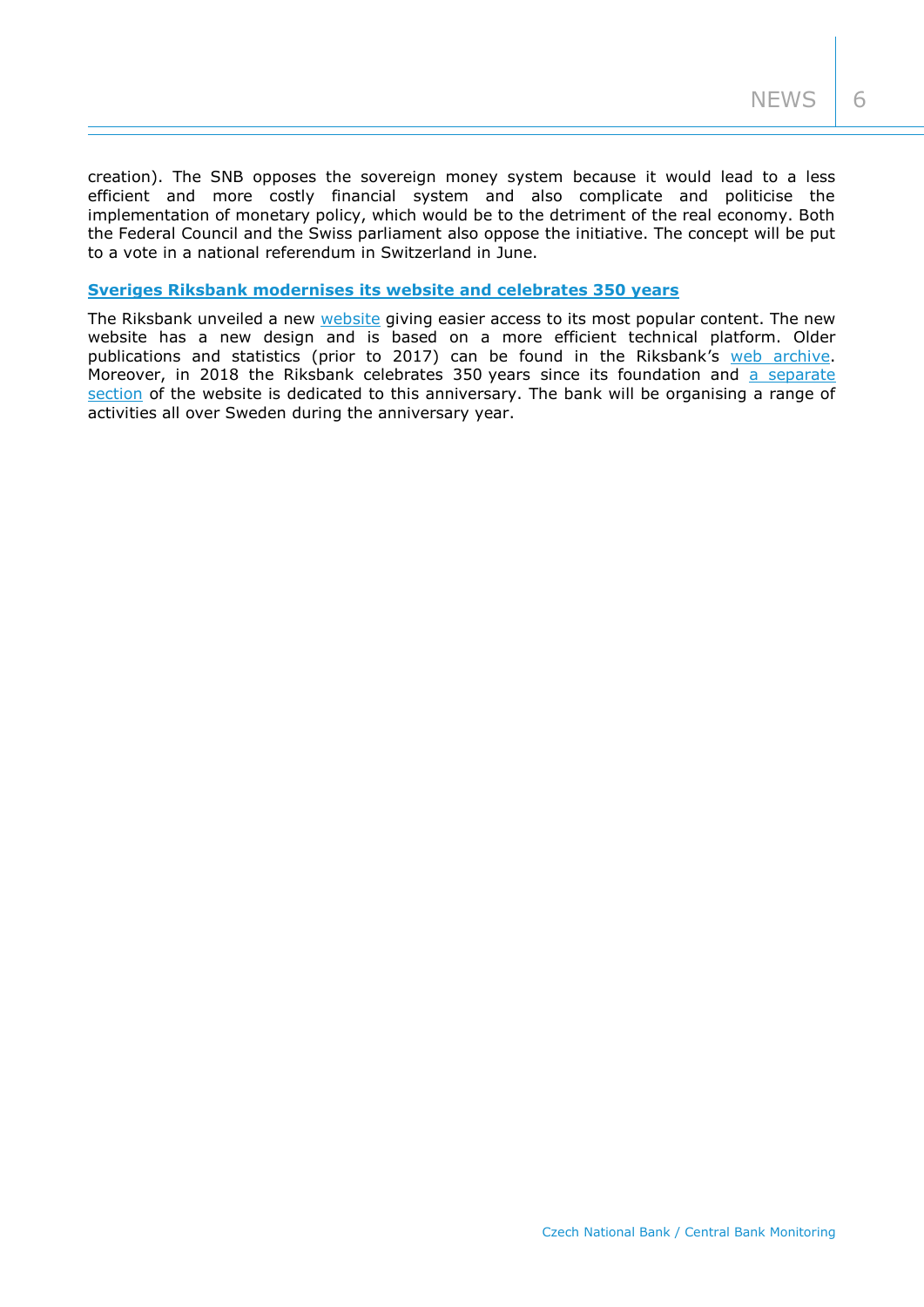## **3. SPOTLIGHT: BULGARIA ON THE PATH TO THE EURO**

*Bulgaria has been a member of the European Union for more than ten years now. Its representatives have expressed an interest in adopting the euro on several occasions but have not yet officially applied to enter ERM II and join the euro area.* 



*However, Bulgaria holds the Presidency of the Council of the European Union in the first half of this year and Bulgarian government representatives have stated several times that the country may apply for ERM II entry during its presidency.* Spotlight *therefore focuses on Bulgaria, the state of its economy and its preparedness for joining ERM II.* 

Bulgaria joined the EU on 1 January 2007 and is one of its newest members. It lies on the periphery of the EU – and not just geographically. Bulgaria is the weakest EU member in terms of economic level as measured by GDP per capita at purchasing power parity. In 2016, this indicator was running at just 49% of the EU average, despite having risen over the last ten years. Bulgaria also has the lowest price level of GDP in the EU at less than 48% of the EU average in 2016. That said, the Bulgarian economy differs little from the advanced European countries in terms of structure.<sup>1</sup> It is a small open economy, with exports accounting for about two-thirds of GDP. Bulgaria's largest trading partner is the EU, which is the destination for almost two-thirds of its exports and the source of about two-thirds of its imports.<sup>2</sup>

Since 1997, the monetary policy of the Bulgarian National Bank (BNB) has been limited to keeping the lev fixed against the euro under a currency board arrangement.

#### **Introduction of the currency board**

The transformation of the Bulgarian economy in the 1990s proceeded very slowly and was undermined by an inconsistent approach to reforms. Large state-owned enterprises did not start to be privatised until 1998, by which time their output was plummeting. This affected the performance of the entire Bulgarian economy, which was weaker than in most transition economies in the region.<sup>3</sup> Government finances and bank loan quality simultaneously worsened. In 1996, the problems escalated into a bank and monetary crisis, fuelled by direct financing of the government by the central bank approved under the state budget law. The crisis peaked in early 1997 with a sharp depreciation of the lev, hyperinflation (annual CPI inflation reached 2,040% in March 1997) and a slump in GDP.

The situation required radical measures to restore confidence in the Bulgarian currency. A macroeconomic stabilisation programme, adopted on 1 July 1997, sought to stabilise fiscal policy, accelerate structural reforms and introduce a currency board system.<sup>4</sup> The programme led to a rapid improvement: inflation was brought under control (reaching single figures in mid-1998), interest rates fell sharply, helping reduce the fiscal deficit to a sustainable level, and GDP started to grow again. However, a still low GDP level was accompanied by a high unemployment rate, which reached double figures over the following few years.

After a redenomination of the lev and the introduction of the euro in the  $EU^5$  the exchange rate was recalculated at a rate of 1.95583 levs to the euro, where it has been ever since. This value is set forth in the law on the Bulgarian National Bank, which also obliges the BNB to buy or sell euros on demand at the spot rate, which may not deviate from the official rate by more than 0.5%, including all fees. The Bulgarian currency board is defined as a narrow one, ensuring full

-

 $1$  The tertiary sector accounts for roughly two-thirds of gross value added. Compared with the EU, Bulgaria has a higher share of agriculture and, within industry, a higher share of heavy industry and a lower share manufacturing.

 $2$  Bulgaria's other exports major markets are the Balkans and Asia, which account for about 13% and 8% of its exports respectively.

<sup>3</sup> The cumulative contraction in Bulgarian GDP in 1990–1997 was 37%.

<sup>4</sup> The currency board was enacted in a new BNB law, which simultaneously prohibited the central bank from financing the government. Given the country's planned EU entry, the exchange rate was pegged to the German mark at a rate of BGN 1,000/DM (even though Bulgaria's foreign trade transactions were mostly conducted in US dollars at the time).  $5$  In 1998, the lev was redenominated at a ratio of 1,000:1 and its exchange rate was accordingly changed to BGN 1 to the mark. When the euro was introduced in January 1999, the Bulgarian currency's exchange rate against the euro was calculated in the same way as it had been against the mark.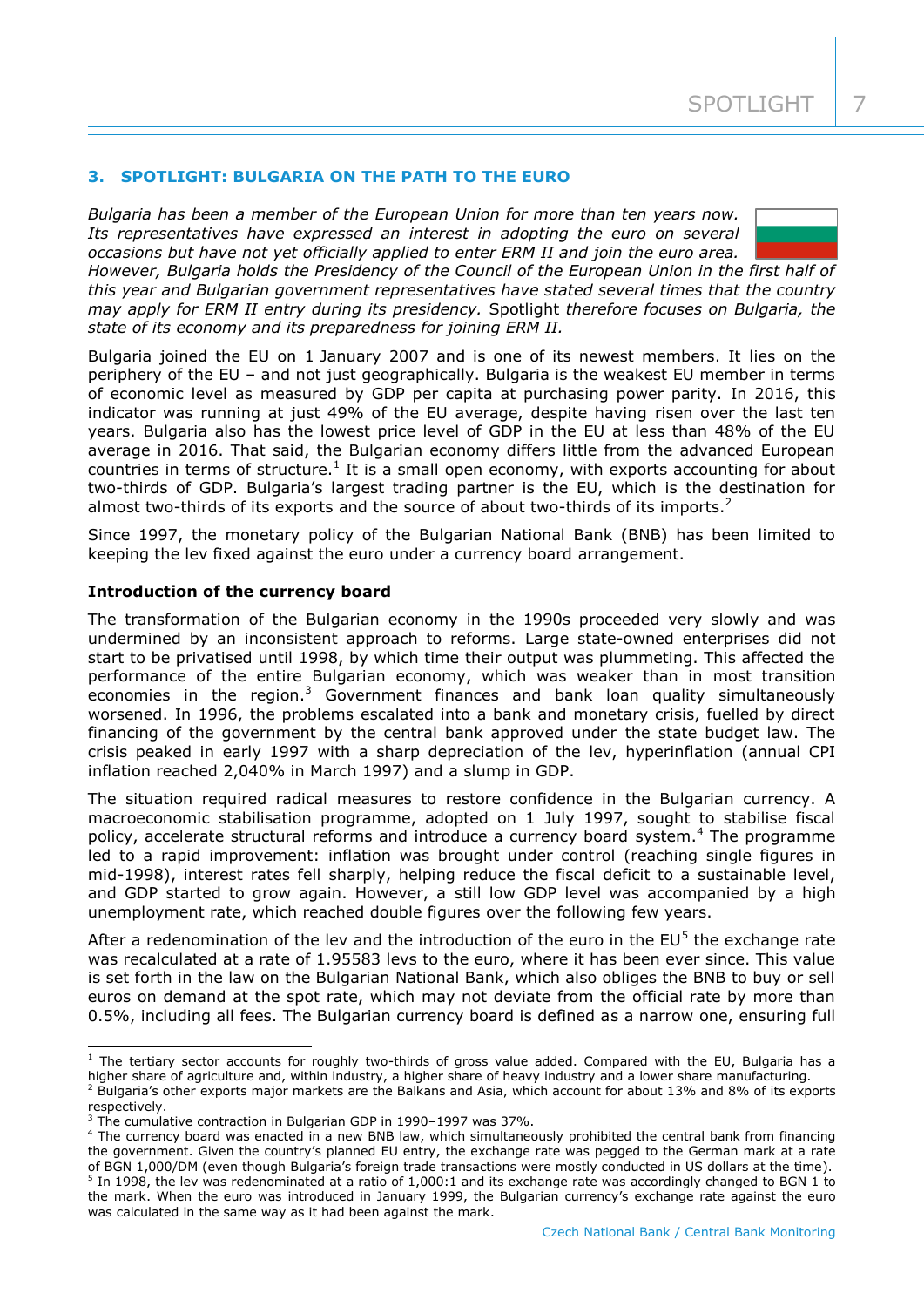SPOTLIGHT 8

reserve coverage of the monetary base. The BNB law stipulates that "the aggregate amount of the BNB's monetary liabilities shall not exceed the lev equivalent of its gross international reserves". It forbids the central bank to lend to domestic banks, so the reserve requirement remains the BNB's only monetary policy instrument.

#### **Economic developments over the last ten years**

Before the global financial and economic crisis, the Bulgarian economy was characterised by strong capital inflows, which caused domestic demand to expand. This, on the one hand, was reflected in sharp GDP growth, but on the other caused the current account deficit to rise and the economy to overheat (wages grew rapidly and inflation soared into double figures). The

subsequent global financial and economic crisis brought about a drop in capital inflows and domestic demand. At the same time, the recession experienced by Bulgaria's trading partners caused exports to fall. Overall, this led to a decline in GDP. The cautious fiscal policy accompanying the currency board arrangement helped maintain macroeconomic and financial stability, but fostered a sharp rise in unemployment and only a slow recovery, which also reflected long-running structural problems on the labour market and low productivity.



-



Bulgarian inflation gradually went down after the outbreak of the crisis and turned negative in the second half of 2013 due to a drop in import prices and cuts in administered prices. Although it mirrored inflation in the euro area, it fell more sharply than elsewhere due to the higher weight of commodities in the Bulgarian HICP. Bulgaria thus had one of the highest rates of deflation in the EU. Inflation did not turn positive again until the start of 2017.<sup>6</sup>

Bulgaria's fourth largest bank,  $KTB$ ,<sup>7</sup> collapsed in 2014. This revealed shortcomings

in local banking supervision and pointed to a correlation between financial and fiscal risks under the currency board. The Bulgarian currency board arrangement essentially makes the government the lender of last resort. The government thus had to bear all the costs of maintaining the banking sector's liquidity and capital reserves, including the deposit insurance system. This caused the fiscal situation to deteriorate.<sup>8</sup> Nevertheless, the government support – which was also extended to the largest domestic bank FIB – quickly helped restore confidence in the banking system. The very next year the system faced another test when a banking crisis in neighbouring Greece threatened to spill over.<sup>9</sup> However, crisis management by the Bulgarian authorities successfully averted this threat. The Bulgarian financial sector nonetheless remains vulnerable.

 $6$  According to the latest published data, inflation stood at 1.3% in January this year.

 $<sup>7</sup>$  KTB was Bulgaria's fourth largest bank in terms of assets, its third largest in terms of net profit and its biggest in</sup> terms of deposit growth.

<sup>&</sup>lt;sup>8</sup> The crisis was prevented from spreading further by an injection of public money into the deposit insurance fund. Government debt rose by 10 pp to 27% of GDP as a result. This was still one of the lowest figures in Europe

<sup>9</sup> Bulgarian branches of Greek banks held about 24% of Bulgarian bank assets and 22% of deposits in mid-2014.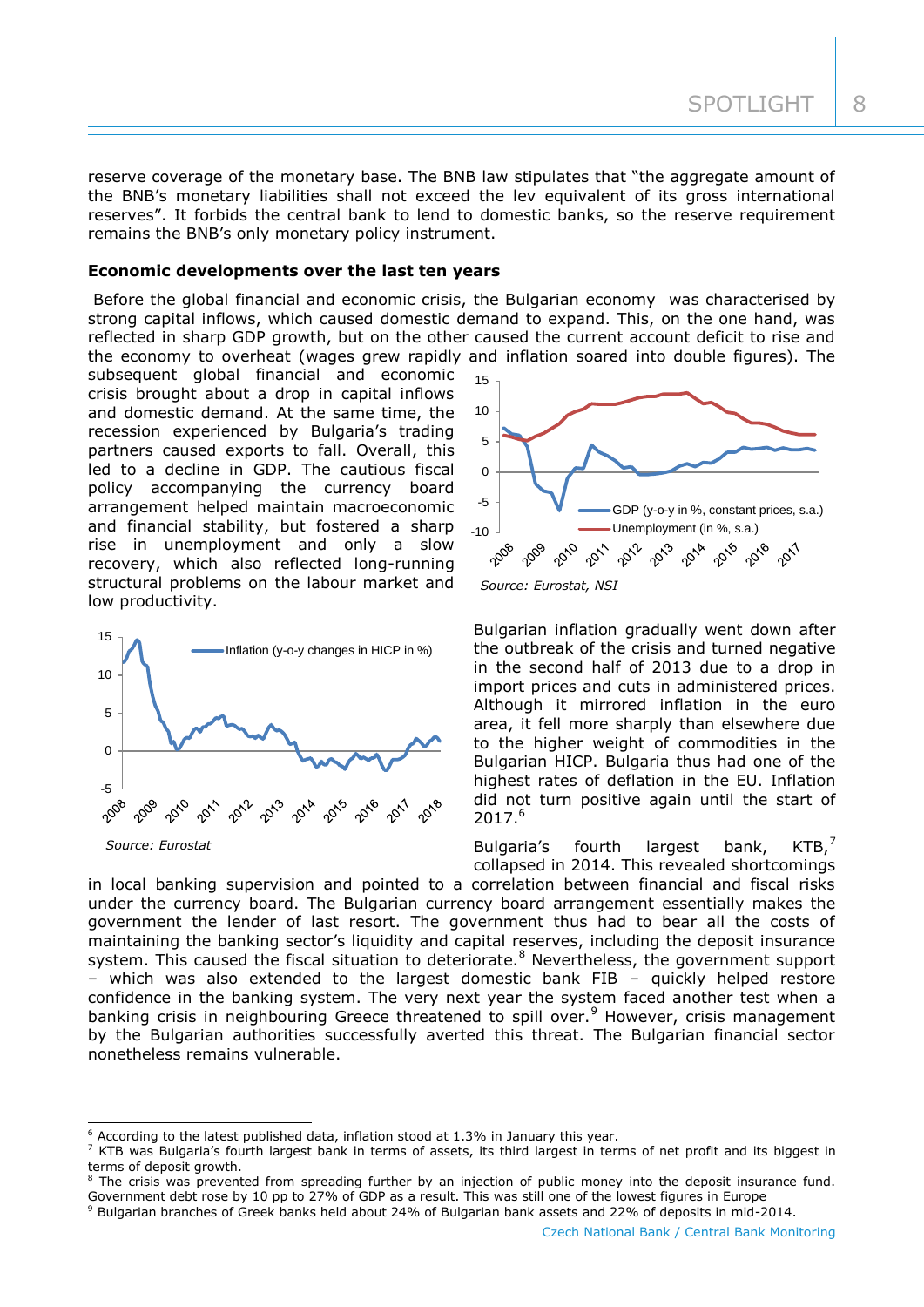Economic growth picked up noticeably in late 2014 and early 2015, buoyed by external demand, improved functioning of the labour market and faster absorption of EU funds. Annual

GDP growth neared 4% at the end of 2015 and has stayed there since then. $10$  On the labour market, unemployment is falling steadily, while wage growth is rising and outpacing labour productivity, although it is not jeopardising the competitiveness of the Bulgarian economy as yet.

Bulgaria's external position is also improving. The current account balance has been distinctly positive since spring 2016. The ongoing gradual deleveraging of the public sector has been reflected in a significant drop in foreign debt.



## **Current challenges**

-

Despite the current positive economic developments, Bulgaria faces a number of challenges to sustained growth and convergence towards the EU. According to the IMF, further strengthening financial stability,<sup>11</sup> supporting economic growth<sup>12</sup> and ensuring fiscal sustainability are of crucial importance. The last of these is jeopardised by the weak performance of state-owned enterprises, the poor condition of local budgets, uncertainty about the viability of public pension funds and, from the long-term perspective, population ageing.

The European Commission has also identified a number of risks to the Bulgarian economy. Since 2011, when the macroeconomic imbalance procedure (MIP) was introduced, Bulgaria has been evaluated every year as a country requiring an in-depth review (IDR). Last year's review concluded that Bulgaria was experiencing excessive imbalances, in particular financial sector vulnerabilities coupled with high corporate indebtedness. Two of the indicators used to identify risks in this year's MIP – the net international investment position and house price growth – were beyond the threshold.<sup>13</sup> The investment position has gradually been improving.



Moreover, most of it relates to foreign direct investment liabilities, which mitigates external risks. However, private indebtedness remains a concern, in particular for non-financial corporations, where the NPL ratio remains high despite the ongoing deleveraging process.

<sup>&</sup>lt;sup>10</sup> According to a preliminary estimate, real GDP increased by 3.6% year on year in 2017 Q4.

<sup>&</sup>lt;sup>11</sup> After KTB collapsed, Bulgaria made considerable progress in strengthening supervision and enhancing confidence in its banking system, in particular by changing the organisation of banking supervision and amending legislation. In 2016, the BNB reviewed the quality of the banking system's assets and conducted stress tests, which revealed that most banks were sufficiently capitalised. Non-performing loans, which are twice as high as the EU average, remain a problem. Moreover, some measures to strengthen supervision have yet to be implemented.

 $12$  The IMF recommends that Bulgaria improve its investment conditions, infrastructure, health care and education, deal with the negative impacts of the emigration of skilled labour, streamline public administration, enhance the rule of law and tackle corruption.

<sup>&</sup>lt;sup>13</sup> The updated table of indicators contains data for 2016. It was published by the Commission in the Alert Mechanism Report 2018. Bulgaria's net investment position was -47% of GDP in 2016 (threshold: -35%). The house price index adjusted for headline inflation rose by 7.1% year on year in 2016 (threshold: 6%). Both these indicators remained at similar levels during 2017.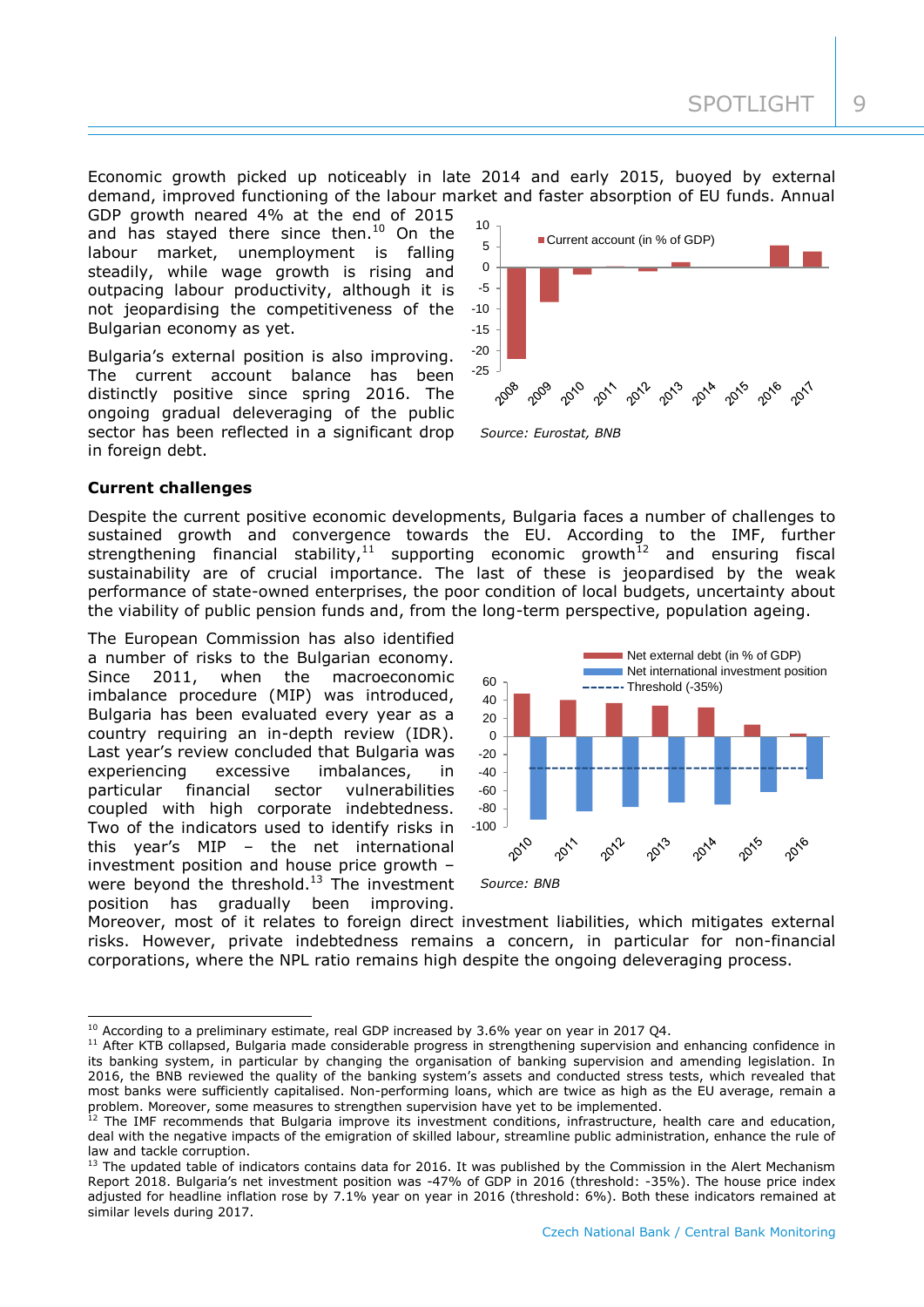By contrast, the second alert indicator – house price growth – deteriorated compared to previous years. Fast property price growth could foster vulnerabilities in the financial sector, whose functioning is still hampered by poor asset quality and weak supervision. The Commission sees further risks in the functioning of the Bulgarian labour market, especially persisting structural issues.<sup>14</sup> Owing to the risks and excessive imbalances identified by last year's in-depth review, the Commission ranks Bulgaria among the 12 countries in which an in-depth review should be conducted again this year.



### **On the path to the euro**

-

According to the Convergence Reports published by the European Central Bank (ECB) and the EC, Bulgaria has been compliant with the Maastricht convergence criteria for several years now (the exception being the exchange rate criterion, which it does not fulfil because it does not participate in ERM II). The general government deficit increased to 5.4% of GDP in 2014 due to measures implemented to support the financial sector, and thus exceeded the 3% reference value. However, the European Commission assessed the deficit to be exceptional and temporary and so did not open an excessive deficit procedure.

|                                                   | 2008          |                          | 2010          |                          | 2012          |                   | 2014          |           | 2016          |        |
|---------------------------------------------------|---------------|--------------------------|---------------|--------------------------|---------------|-------------------|---------------|-----------|---------------|--------|
|                                                   | Ref.<br>value | <b>BG</b>                | Ref.<br>value | <b>BG</b>                | Ref.<br>value | BG                | Ref.<br>value | <b>BG</b> | Ref.<br>value | BG     |
| <b>Price stability criterion</b>                  | 3.2           | 9.4                      | 1.0           | 1.7                      | 3.1           | 2.7               | 1.7           | $-0.8$    | 0.7           | $-1.0$ |
| Criterion on the government<br>financial position |               |                          |               |                          |               |                   |               |           |               |        |
| General government balance                        | $-3$          | 3.4                      | $-3$          | $-3.9$                   | $-3$          | $-2.1$            | $-3$          | $-1.5$    | $-3$          | $-2.1$ |
| General government debt<br>(in % of GDP)          | 60            | 18.0                     | 60            | 15.0                     | 60            | 16.3              | 60            | 18.9      | 60            | 26.7   |
| <b>Interest rate criterion</b>                    | 6.5           | 4.7                      | 6.0           | 6.9                      | 5.8           | 5.3               | 6.2           | 3.5       | 4.0           | 2.5    |
| <b>Exchange rate criterion</b>                    |               | $\overline{\phantom{0}}$ |               | $\overline{\phantom{0}}$ |               | $\qquad \qquad -$ |               |           |               |        |

#### **Assessment of the fulfilment of the Maastricht convergence criteria in convergence reports**

Note: A failure to meet a criterion is indicated in red. Inflation and interest rates are assessed as of April (or March) of the year when the Convergence Report is published. The government financial position is assessed for the previous calendar year.

The latest Convergence Report, issued in 2016, showed that Bulgaria was comfortably compliant with the price stability, interest rate and government finance criteria. Inflation was negative and well below the reference value.<sup>15</sup> However, the ECB expressed concerns about inflation over the longer term, as the expected positive inflation differential vis-à-vis the euro area may lead to excessive price pressures and imbalances. This differential reflects convergence-driven appreciation of the real exchange rate of the Bulgarian currency and related growth in the relative price level, which is manifesting itself in increased inflation given that the nominal exchange rate is fixed. Bulgaria was also compliant with the interest rate

 $14$  None of the labour market indicators in the updated table is beyond the threshold. However, wage costs are set to accelerate looking forward. Structural issues include long-term unemployment, a skills mismatch and continuing emigration caused by a large difference between wages in Bulgaria and other EU countries.

 $15$  Bulgaria's inflation rate was among the lowest in the EU and was thus used to calculate the reference value of the price stability criterion. Accordingly, the Bulgarian interest rate was used to calculate the reference value of the interest rate criterion.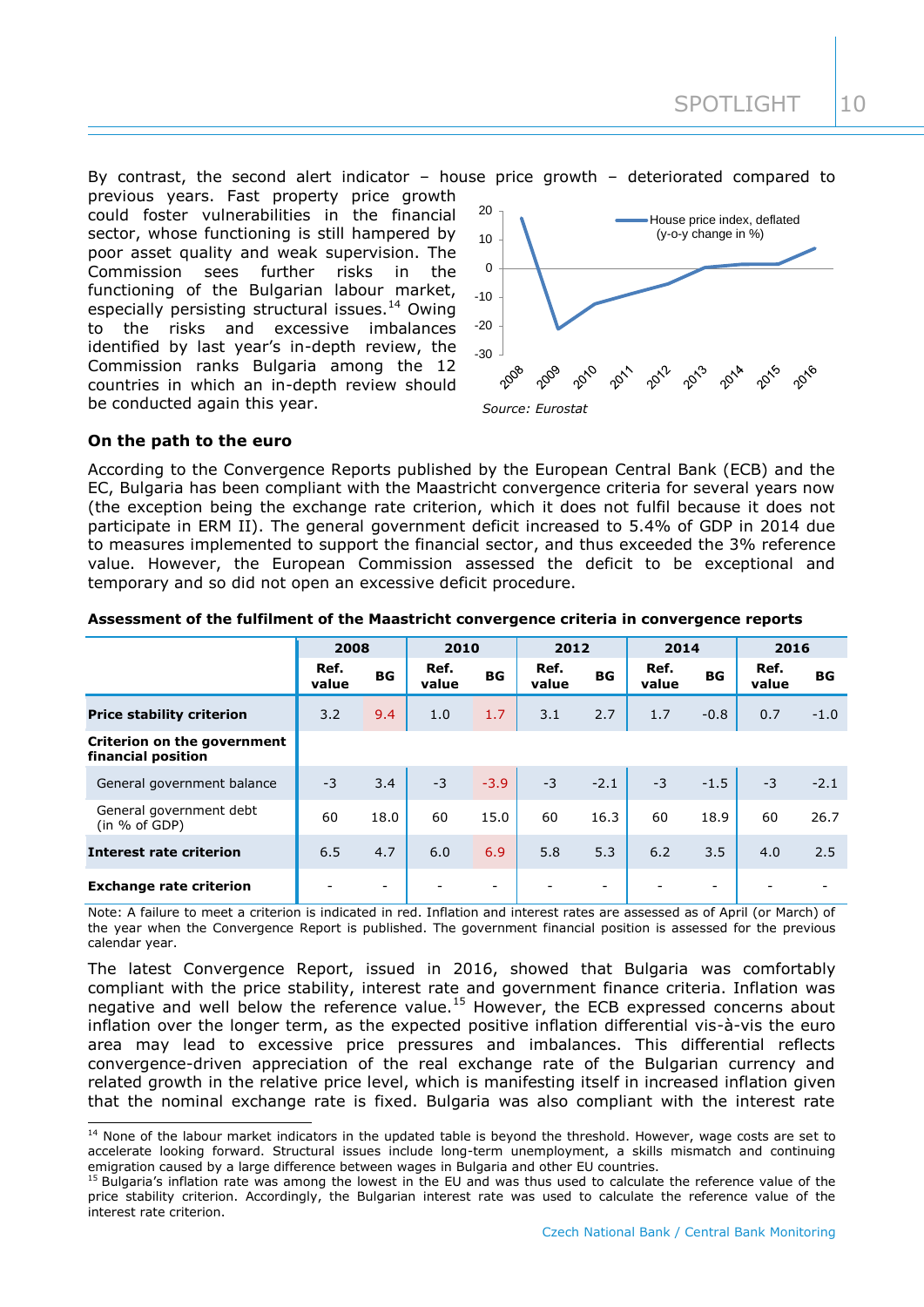criterion. Its long-term interest rates have gradually decreased since 2009. It also comfortably met the criterion on the government financial position.<sup>16</sup> According to the ECB, however, the country faces medium risks to fiscal sustainability over the long run due to population ageing. Bulgaria does not formally meet the exchange rate criterion because it does not participate in ERM II. Nevertheless, the exchange rate of the lev was stable thanks to the currency board, whose resilience is backed by large foreign exchange reserves. $17$ 

Bulgarian representatives declared an interest in early adoption of the euro soon after the country joined the EU. However, they have put off the plan several times.<sup>18</sup> Their efforts were given a new impetus when Boyko Borissov returned to the post of prime minister. In 2015, his government established a council to prepare Bulgaria for Eurozone accession, headed by Finance Minister Vladislav Goranov. In recent months, both politicians have said that Bulgaria intends to apply to join ERM II.<sup>19</sup> According to Goranov, Bulgaria is making great efforts to negotiate support for this step with the ECB and the EC. However, the government is ready to apply to join even if it has no guarantee of a positive outcome. The application for ERM II entry should, he believes, force European institutions to set clear objectives for Bulgaria (such as the achievement of a certain degree of economic convergence), which Bulgaria is ready to accept. However, Bulgaria is reluctant to repeat the experience of its request to join the Schengen area, which has yet to be accepted despite it meeting all the formal criteria.

-

<sup>&</sup>lt;sup>16</sup> Bulgaria has also been compliant with the medium-term objective (MTO), defined under the preventive arm of the Stability and Growth Pact as a maximum of 1% of GDP, since 2016.

Bulgaria's foreign exchange reserves cover almost nine months of imports and are three times bigger than the country's short-term debt.

<sup>&</sup>lt;sup>18</sup> The government of Boyko Borissov announced in early 2010 that it had had to abandon its plan to apply for ERM II entry due to an unexpectedly high budget deficit for the preceding year caused by the recognition of large contracts signed by the previous government. The following year, Bulgaria started to successfully fulfil all the Maastricht convergence criteria (except for ERM II participation). However, its plans to adopt the euro were put off as the European debt crisis unfolded. Public support for euro adoption, which was very high after the country joined the EU, has meanwhile gradually ebbed. According to the November 2017 Eurobarometer, 39% of respondents in Bulgaria are in favour of introducing the euro and 50% are against.

<sup>&</sup>lt;sup>19</sup> During a visit by EU Commissioners to Sofia in January, Goranov said he was prepared to do so during the Bulgarian presidency, probably after the publication of this year's Convergence Report planned for May. He also said Bulgaria was ready to remain in ERM II for as long as needed, i.e. longer than the minimum requirement of two years.